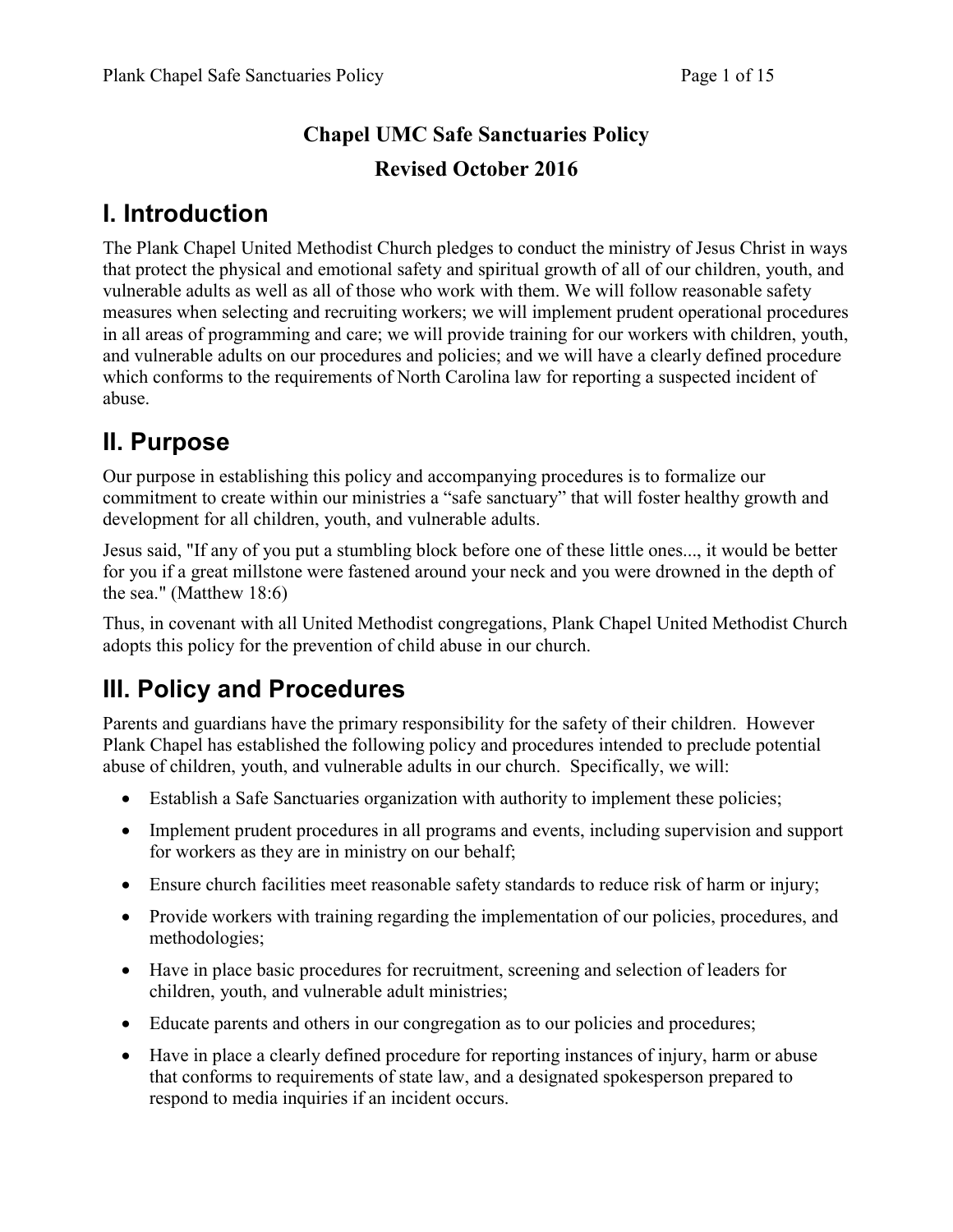• Respond with compassion and integrity to needs as they present themselves following any incident of harm, injury or abuse.

## A. Safe Sanctuaries Organization

The Safe Sanctuaries Leadership will administer these policies and procedures and provide oversight. The Leadership will be the Pastor, the Chairman of the Staff/Parish Relations Committee, the Chairman of the Trustee Committee, and the Lay Leader.

The Leadership will convene a Safe Sanctuaries Task Force as required to address Safe Sanctuaries issues. This Task Force is an ad hoc group drawn from the congregation; Task Force meetings will be open to the congregation except when sensitive matters are considered. The Task Force will meet at least annually to review this policy. The Pastor will provide a Safe Sanctuaries status and progress report to the congregation at least annually.

## B. Staff and Volunteer Screening

### 1. Screening Process

The Safe Sanctuaries Leadership will screen staff and volunteers who might work with children, youth, and vulnerable adults. At least two Leadership members are required to conduct a screening. The Safe Sanctuaries Leadership will determine the appropriate degree of screening on a case-by-case basis using the following guidelines:

- Long-standing church member (5 years or more), well known in local community:
	- o No additional screening
- Recent church member:
	- o Interview by Safe Sanctuaries Leadership
	- o Complete and sign application and waivers giving personal history, references, and permissions to check references and background information.
	- o Reference checks, 2-3 references
	- o Internet search
- New or non-member
	- o Interview by Safe Sanctuaries Leadership
	- o Complete and sign application and waivers giving personal history, references, and permission to check references and background information
	- o Reference checks, 2-3 references
	- o Internet search
	- o Criminal background checks

The Leadership will make an extra effort to insure that those in key supervisory and leadership roles (e.g., clergy, paid staff, group leaders) are trustworthy; this may involve stronger screening measures than given in the guidelines.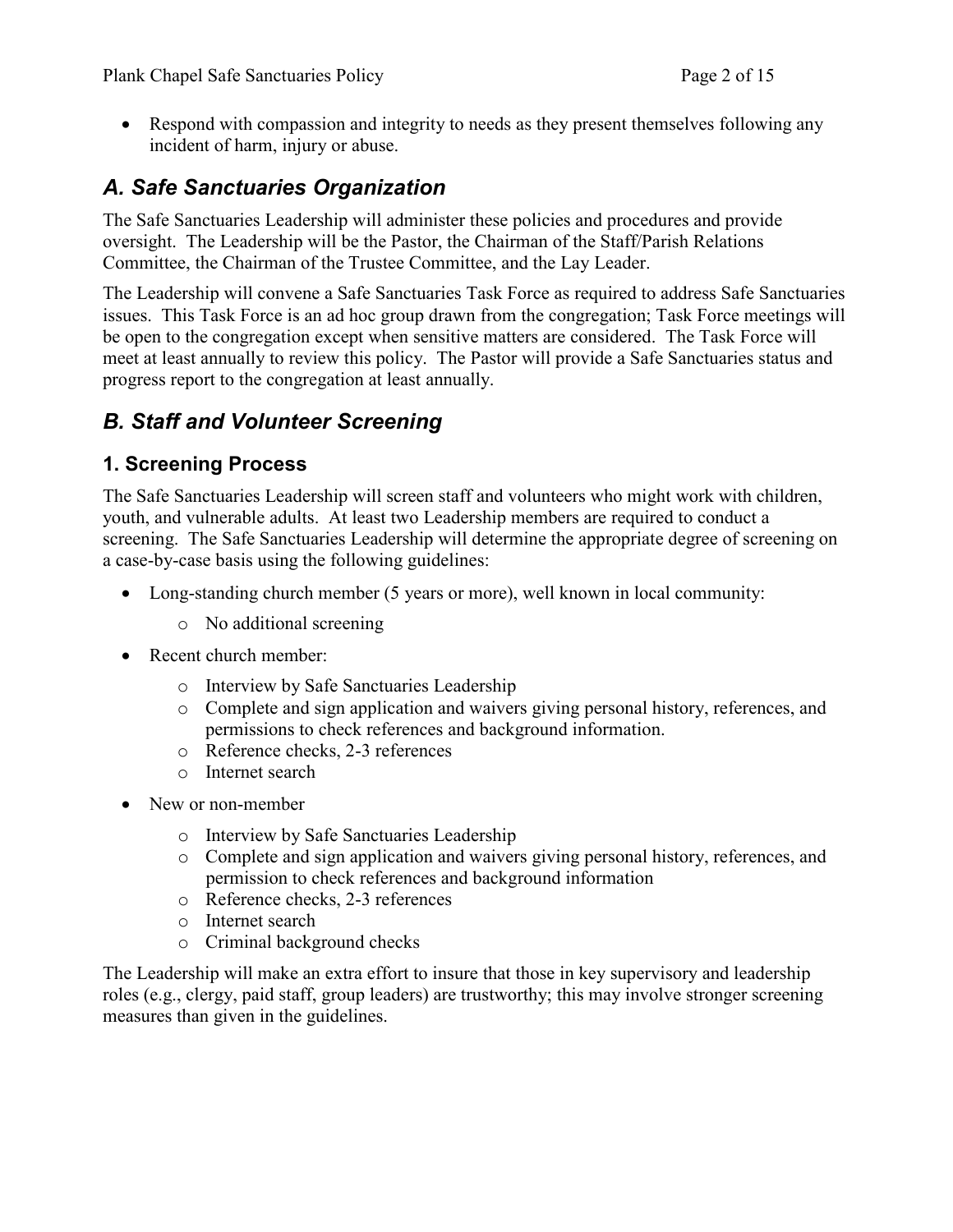### 2. Confidentiality

All results of the screening process will be confidential within the Safe Sanctuaries Leadership. Any screening documentation will be stored in a secure location. Details of derogatory information will not be disclosed; however, other church leaders with the need to know will be informed if specific individuals will not be allowed to work with children, youth, or vulnerable adults.

### 3. Selection Guidelines

In general, individuals working with youth, children, and vulnerable adults must be trustworthy and sufficiently mature. For example, unsupervised individuals should be at least 21 years old and be at least 5 years older than the oldest child/youth they will be leading.

Only individuals screened by the Safe Sanctuaries Leadership will lead child, youth, or vulnerable adult activities associated with the church.

Individuals who have not been screened by the Safe Sanctuaries Leadership will not work unsupervised with children, youth, or vulnerable adults.

If the screening process reveals significant reliable derogatory information (e.g., convicted of physical or sexual abuse or neglect) on an individual, that individual will not work with Plank Chapel children, youth, or vulnerable adults in any capacity.

As a general principle, we will err on the side of protecting the children, youth, and vulnerable adults.

## C. Supervision Guidance

Plank Chapel will use the following staff supervision guidelines to reduce the potential for inappropriate supervisory behavior for groups of children, youth, or vulnerable adults.

### 1. Two-adult rule

- Groups will be supervised by two non-related adults.
- If infeasible for two adults to be present for each group, an adult "floater" may monitor several groups.
- Visitation of our sick, shut-in, elderly, or vulnerable adults in their private residence will be conducted by two non-related adults when feasible.
- Hospital or other institutional visits are to be conducted by two non-related adults when it is feasible. When the conducted visit does not meet that criteria, open curtains or doors so that you are visible to staff at all times.

### 2. Accountability

- Leaders of children's groups will take attendance to know positively who is present.
- Parents, legal guardians, or their designated representative (as provided in writing by the parent or legal guardian) should collect their children from church functions by entering the facility and signing out their children. If no sign out sheet is provided for the event, the parents, legal guardians, or their designated representative will inform the leadership of the event of their departure.

### 3. Outside Access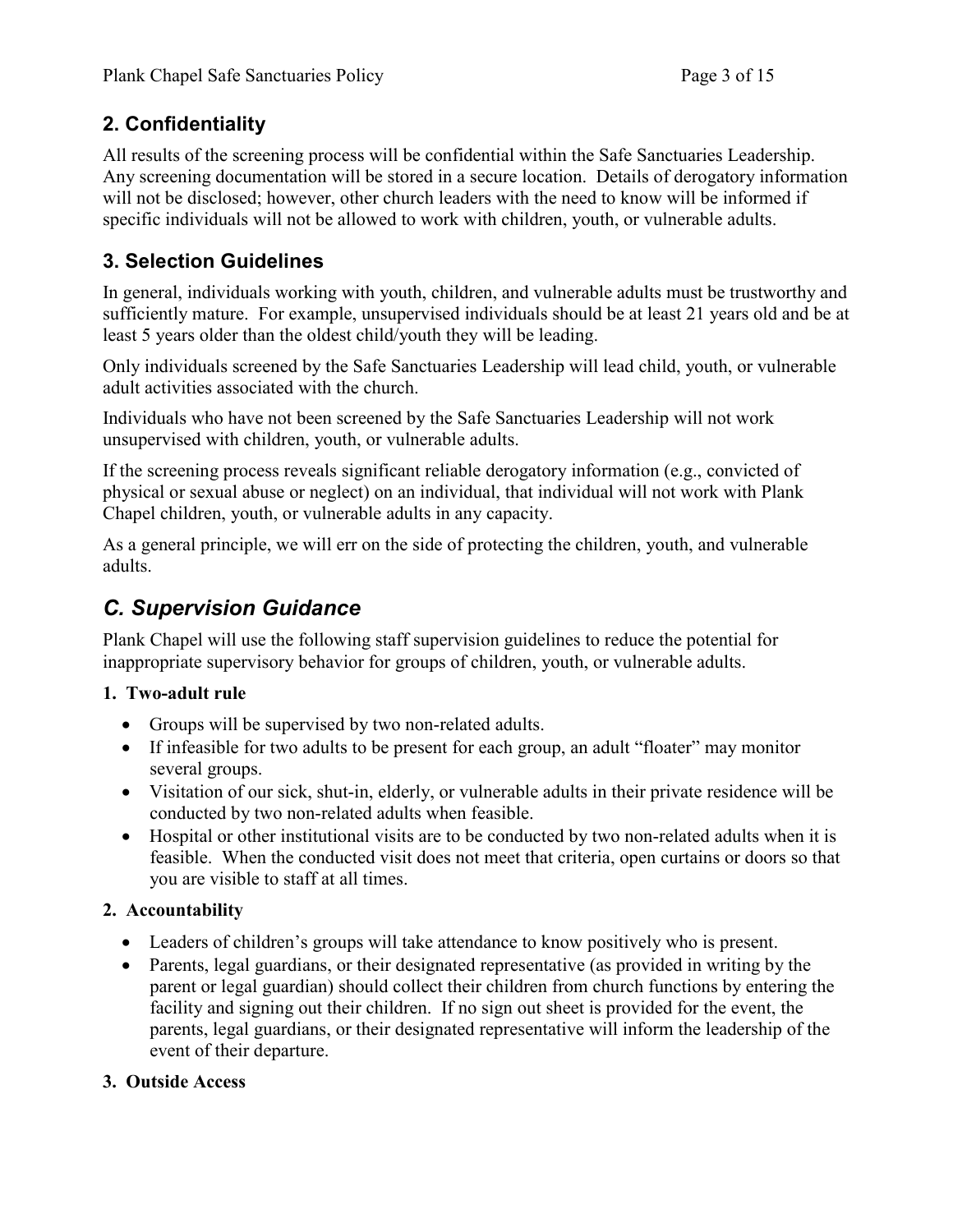• Whenever possible, children will have access to a phone or cell phone when groups are at or away from the church facility.

#### 4. Visibility

- Classroom doors will have a window for visibility from hallway or remain open while room is occupied.
- Windows in classroom doors will not be blocked except when room is used as a dressing room.
- One-on-one interactions with children, youth, and vulnerable adults should be open door and visible to all.

### 5. Child Escort

• During church services a parent, adult family member, or guardian will escort children to the restroom.

## D. Church Facilities

Plank Chapel will manage church facilities to meet reasonable safety standards to reduce risk of harm or injury. In general, the Trustees will implement these requirements.

- The church will be locked except during church functions.
- Exterior doors will be equipped with locksets that allow easy emergency exit.
- Classroom doors will have windows that facilitate roaming inspections.
- Electrical outlets in nursery classrooms will be capped when not in use.
- Trustees will inspect and restock church first aid kits at least annually.
- Trustees will conduct a safety inspection of all church facilities at least annually.

## E. Education and Training

The Safe Sanctuaries Leadership will educate the congregation on this policy, including briefing the congregation at least annually, posting the policy in the church vestibule, and posting the policy on the church web site and providing updates to the policy in the church newsletter.

The Leadership will brief each successfully screened individual, provide them with a copy of this policy, address any questions they may have, and solicit recommendations for improvement. This may be accomplished individually or as a group.

The Leadership will provide Safe Sanctuaries training for individuals working with children, youth, and vulnerable adults and this training will be available to all. The church will identify other training that supports this policy (such as CPR and first aid training). The Safe Sanctuaries Leadership will determine which other training is necessary and develop opportunities for providing this training.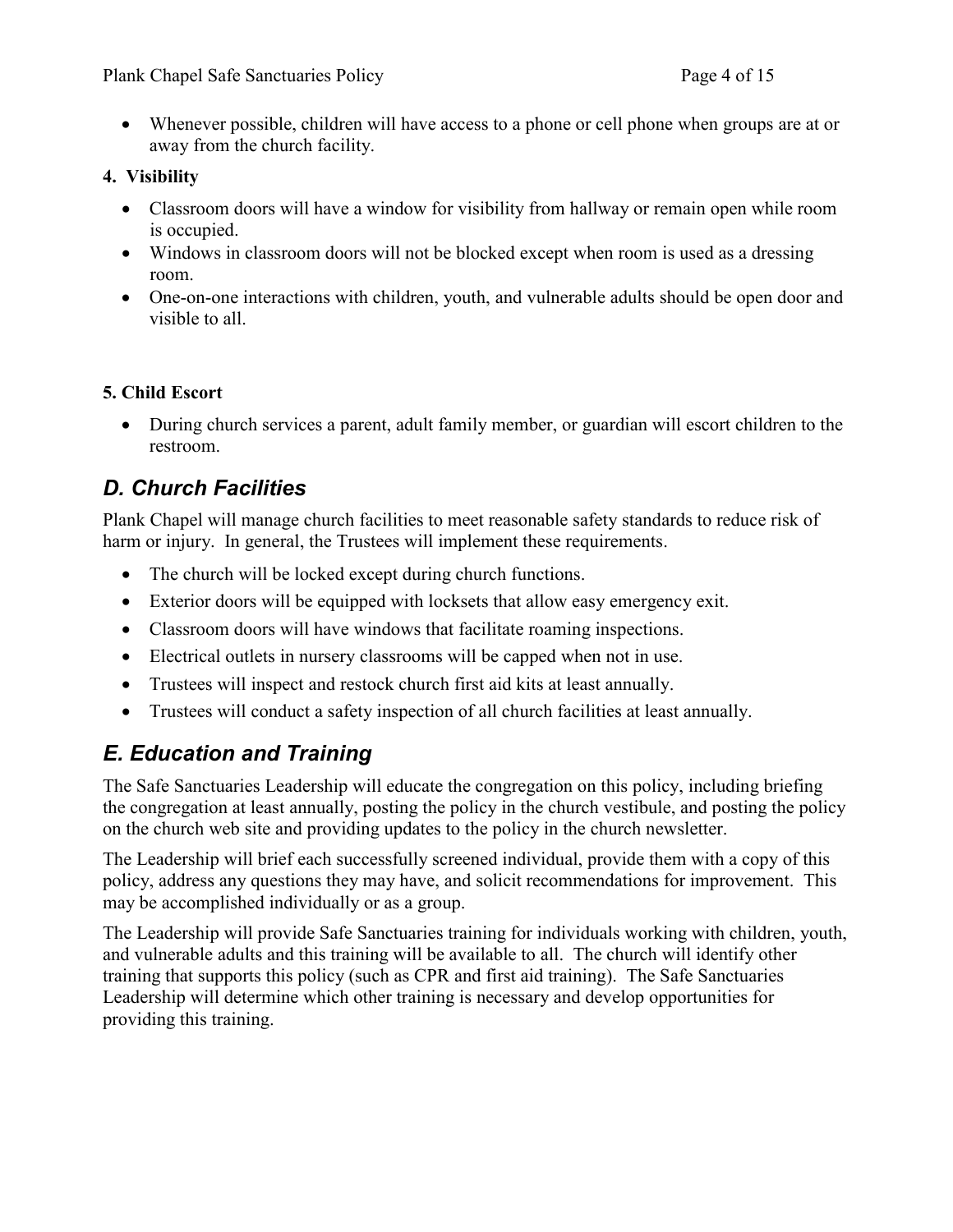## F. Offsite Activities

Generally, these same policies apply to offsite church-sponsored activities with allowances for specific situations. Also, permission slips to participate in off-premise activities must be signed by the child's or youth's parent or guardian. Permission slips should include the following information:

- 1. To be filled out by the church:
	- a. Description of activity
	- b. Departure and return date and time
	- c. Adult supervision
	- d. Phone number for adult supervision
- 2. To be filled out by the parent or guardian:
	- a. Participants' names
	- b. Two emergency contact phone numbers
	- c. Participants' allergies or other relevant medical conditions
	- d. Medications and dosages that the participant may need
	- e. Health insurance information
	- f. Other special needs such as diet, etc.
	- g. Parent or guardian signature

Plank Chapel will not conduct off-site youth or childrens'events without a sufficient number of adult chaperones. For overnight events, at least two adult chaperones shall stay in each room used for sleeping. Adults shall be of the same sex as the rest of the occupants. One adult shall not be allowed to stay in a room with a single child, youth, or vulnerable adults unless they are parent/guardian. Paragraph III.B.3 established age criteria.

## G. Transportation

Good judgment must be used if privately-owned vehicles are used for church-sponsored events. The drivers must be responsible adults in good health, have a good driving record, and meet age requirements in paragraph 3.B.3. The vehicles must be in good mechanical condition. Drivers and vehicles must be properly licensed and insured and meet all legal requirements (e.g., car seats).

For activities where the Church does not manage transportation, parents or guardians are responsible for the safety of their children.

## H. Outside Groups

Plank Chapel has a case-by-case policy on approving outside individuals or groups for using church facilities. In general, these policies apply to any outside group using church facilities and compliance with Safe Sanctuaries policy will be a factor in the approval process. Copies of this policy will be made available as well as posted in our building. The group hosting these activities will be responsible for their own enforcement.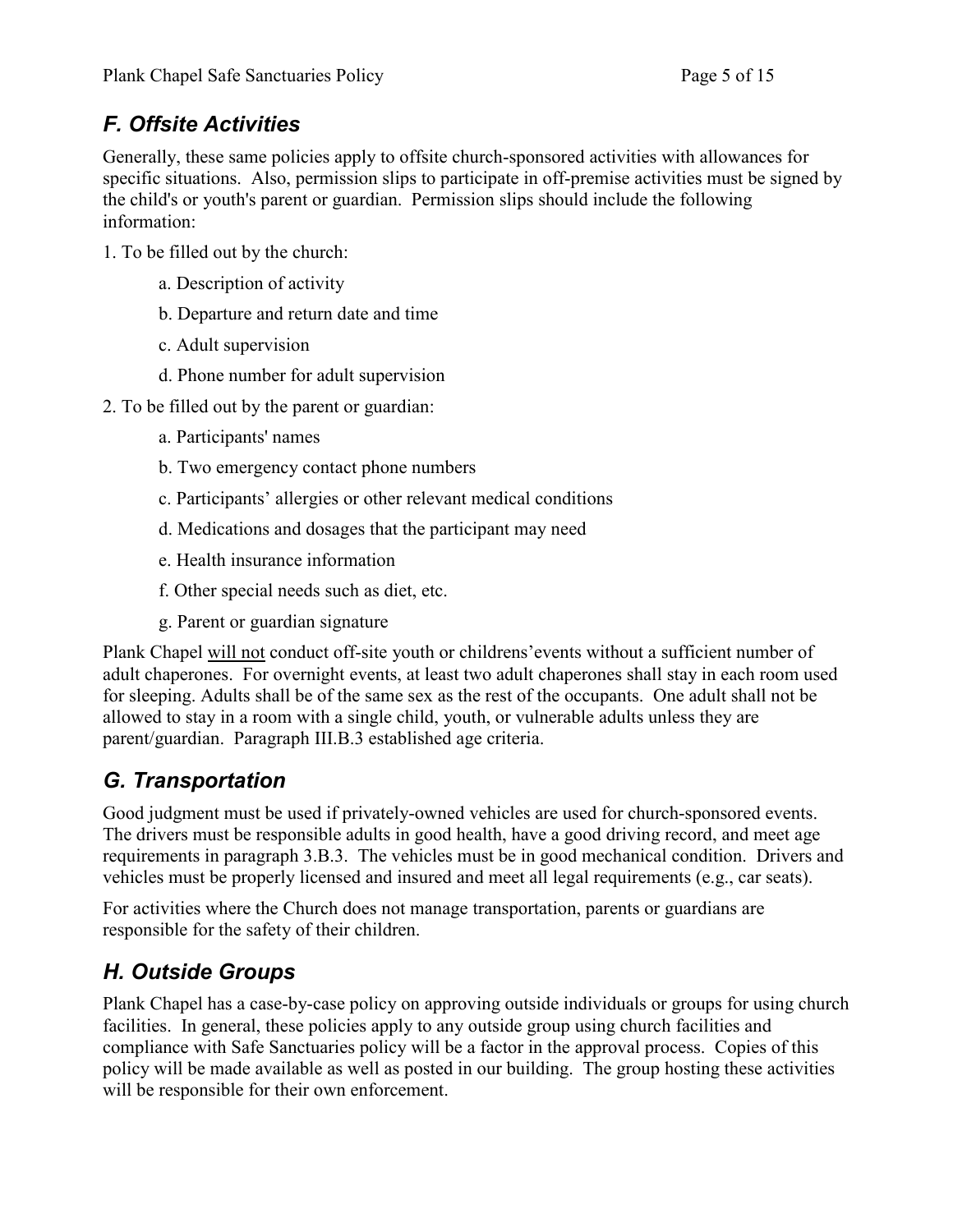## I. Actions

The main goal of this policy is to prevent situations that might harm our children, youth, or vulnerable adults. However the following procedures will be used in the event of a safe sanctuaries issue.

- 1. If any member, volunteer, or leader becomes aware of a Safe Sanctuary violation, he or she must immediately:
	- a. Insure the safety and privacy of the alleged victim.
	- b. Treat all individuals involved with dignity, respect, and confidentiality.
	- c. Immediately remove the accused individual from further involvement with children/youth or vulnerable adults.
	- d. Notify the Pastor immediately. If the Pastor is not available, notify any Safe Sanctuaries Leader defined in III.A.
	- e. Complete a report on the incident, accident or abusive situation.
- 2. Upon notification, the Pastor or any Safe Sanctuaries Leader shall take the following steps immediately:
	- a. Notify the parent/guardian of the alleged victim.
	- b. Address any needs the child, youth, or vulnerable adult may have, including medical.
	- c. Conduct initial fact-finding.
	- d. Notify each of the following:
		- 1) Law enforcement agency, if appropriate
		- 2) District Superintendent
		- 3) Plank Chapel insurance agent, if appropriate.
- 3. If the Pastor is accused the following actions shall be taken immediately by the chair of the Administrative Board:
	- a. Insure the privacy and safety of the alleged victim.
	- b. Treat the accused individual with dignity, respect, and confidentiality.
	- c. Remove the accused individual from further involvement with children, youth, or vulnerable adults.
	- d. Notify the chairs of the Staff/Parish Committee and the Administrative Council, who shall immediately notify the District Superintendent.
	- e. The District Superintendent will represent Plank Chapel UMC in response to the accusation.
- 4. The Chairman of the Administrative Council (or a designated media liaison) will address any media inquiries associated with an alleged safe sanctuaries incident. Only such designated individuals are authorized to speak for Plank Chapel.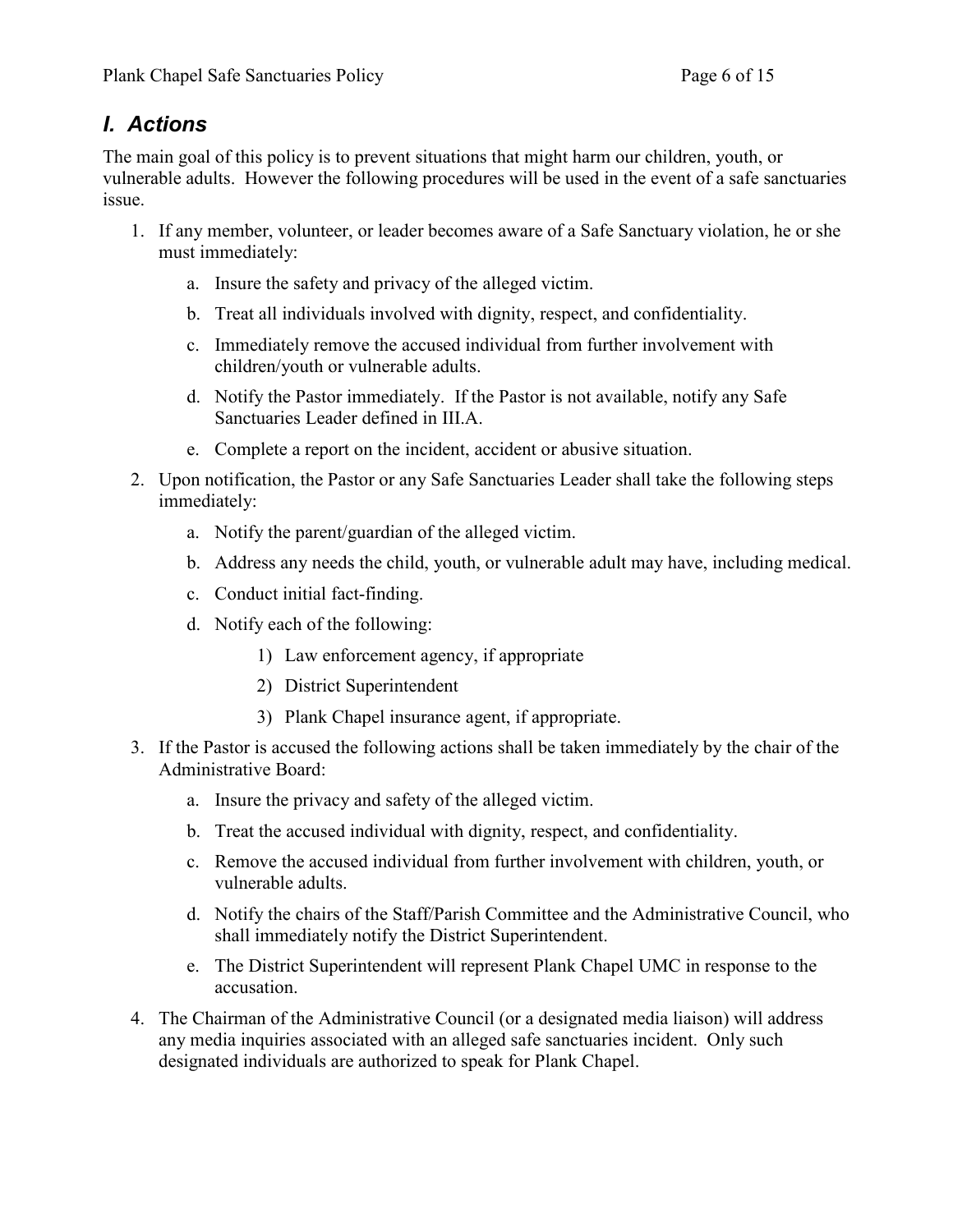Other violations of this policy or recommendations for improving this policy should be reported to any member of the Safe Sanctuaries Leadership.

# IV. Conclusion

In all of our ministries with children, youth, and vulnerable adults, this congregation is committed to demonstrating the love of Jesus Christ so that each child, youth, and vulnerable adult will be "surrounded by steadfast love…established in the faith and confirmed and strengthened in the way that leads to life eternal." (Baptismal Covenant II, United Methodist Book of Worship, p.96).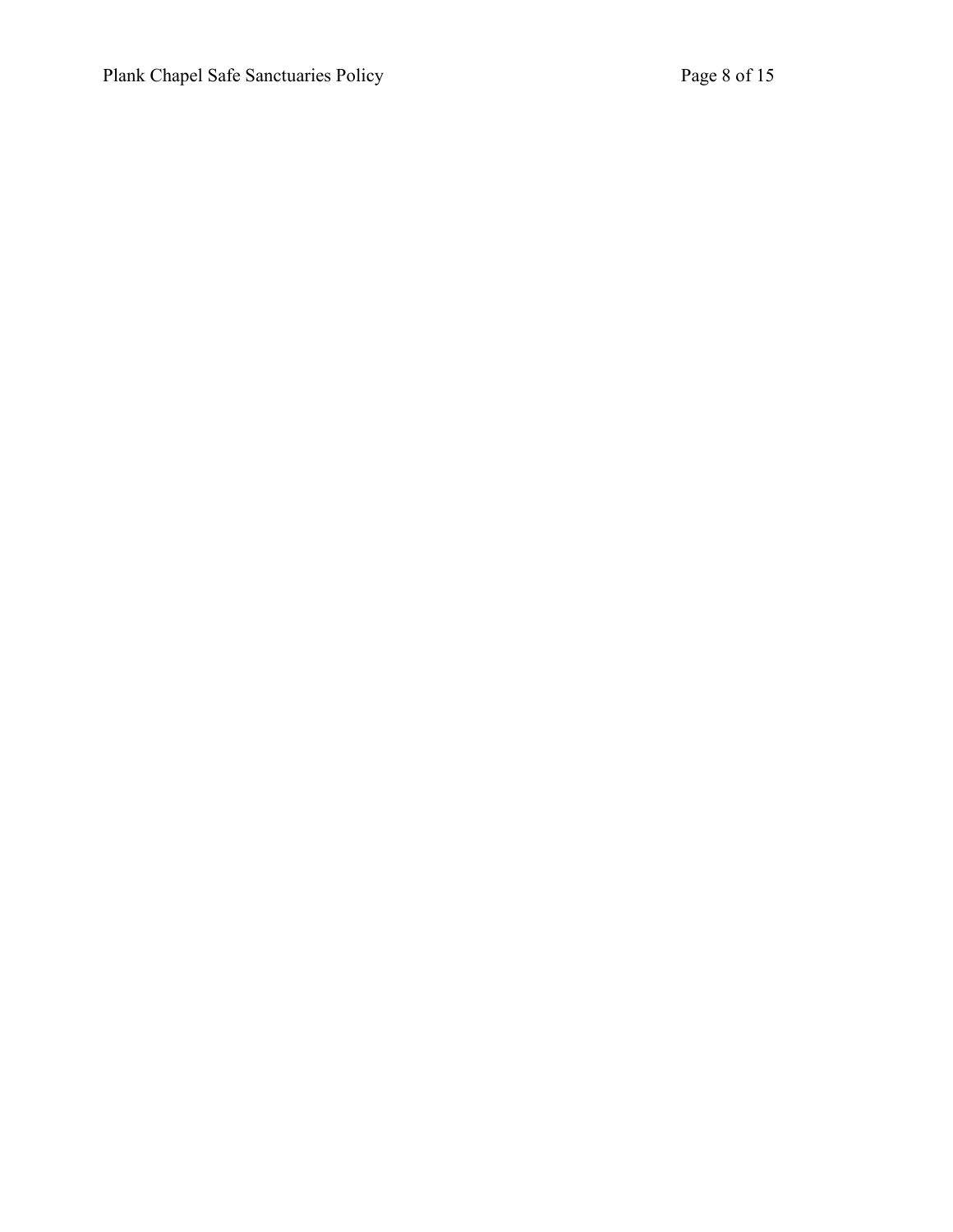# Attachment 1: Screening Application

### PLANK CHAPEL UMC

### APPLICATION FOR SAFE SANCTUARIES SCREENING

|                                           | Other Names used (maiden names, nicknames, aliases, etc.)                                          |
|-------------------------------------------|----------------------------------------------------------------------------------------------------|
| $SSAN: \underline{\qquad \qquad }$        |                                                                                                    |
|                                           | Drivers License #/State:                                                                           |
| <b>Current and Previous Residences</b>    |                                                                                                    |
|                                           | Starting with your current address and working backwards, list all residences for last five years: |
|                                           | Current Address: Street address, City, State, Zip                                                  |
|                                           | Previous Address from Start Date: Month and Year to End Date: Month and Year                       |
|                                           | Previous Street Address, City, State, Zip                                                          |
|                                           | Previous Address from Start Date: Month and Year to End Date: Month and Year                       |
| Previous Street Address, City, State, Zip |                                                                                                    |

#### Personal References

| the last five years:                         | List at least three personal references who are not related to you but who have known you well over |
|----------------------------------------------|-----------------------------------------------------------------------------------------------------|
| Name:                                        | Phone Number:                                                                                       |
| Relationship*:                               | When Known:**                                                                                       |
| Address:<br>Street Address, City, State, Zip |                                                                                                     |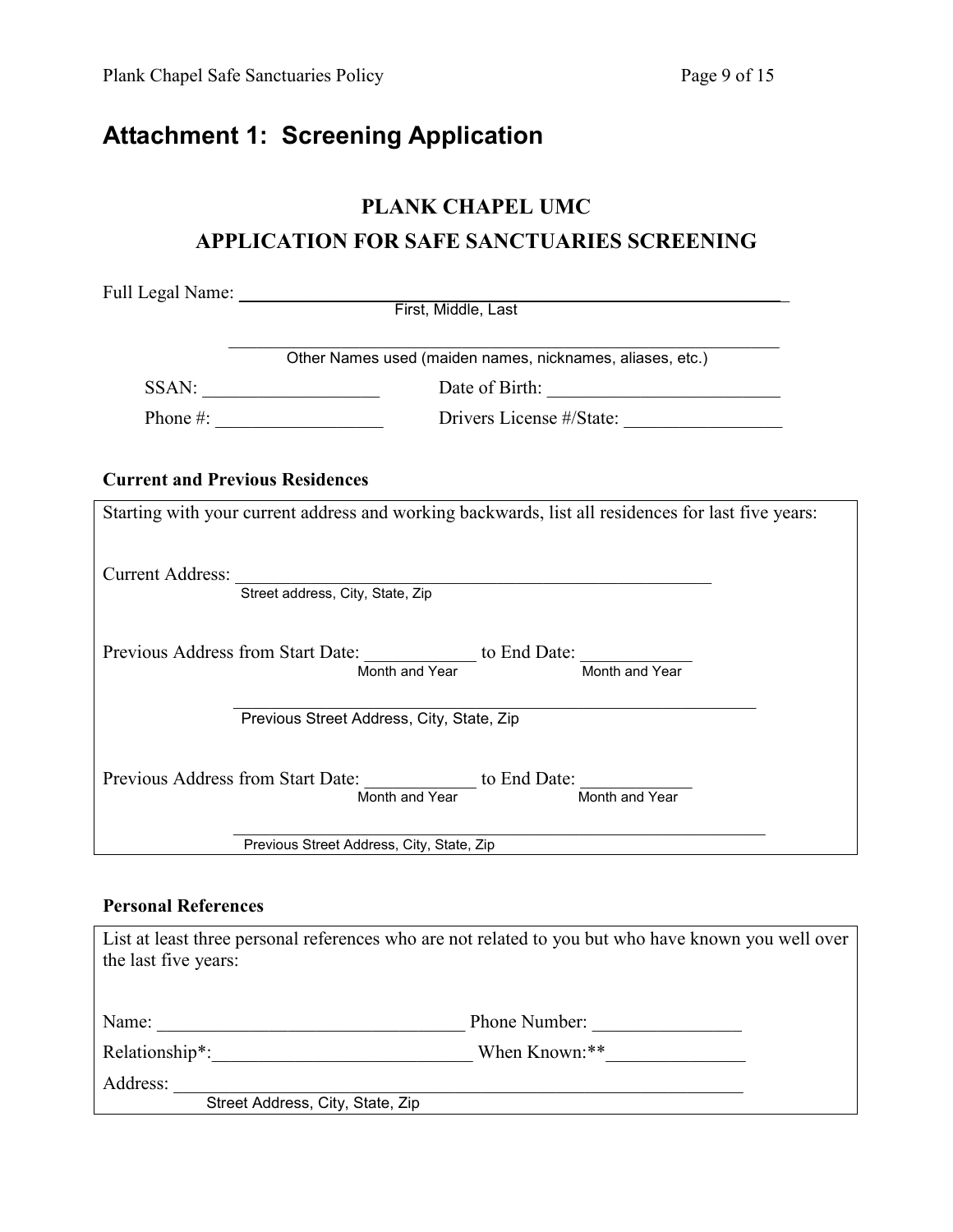┑

| Name:                                                                                                                     | Phone Number: |
|---------------------------------------------------------------------------------------------------------------------------|---------------|
| Relationship:<br><u> 1986 - John Stein, Amerikaansk kanton (</u>                                                          | When Known:   |
| Address:<br>Street Address, City, State, Zip                                                                              |               |
| Name: $\qquad \qquad$                                                                                                     | Phone Number: |
| Relationship:                                                                                                             | When Known:   |
| Address:<br>Street Address, City, State, Zip                                                                              |               |
| * For example, supervisor, neighbor, pastor, coworker<br>** Give span of years this person knew you well, e.g., 1997-2003 |               |

#### Criminal History

Г

Have you ever been arrested? YES NO If yes, describe charges, dates, and disposition

 $\_$  $\_$  ,  $\_$  ,  $\_$  ,  $\_$  ,  $\_$  ,  $\_$  ,  $\_$  ,  $\_$  ,  $\_$  ,  $\_$  ,  $\_$  ,  $\_$  ,  $\_$  ,  $\_$  ,  $\_$  ,  $\_$  ,  $\_$  ,  $\_$  ,  $\_$  ,  $\_$  ,  $\_$  ,  $\_$  ,  $\_$  ,  $\_$  ,  $\_$  ,  $\_$  ,  $\_$  ,  $\_$  ,  $\_$  ,  $\_$  ,  $\_$  ,  $\_$  ,  $\_$  ,  $\_$  ,  $\_$  ,  $\_$  ,  $\_$  ,

Have you ever been convicted of a crime other than a minor traffic violation?: YES NO

 $\_$  $\_$ 

If yes, describe crime, date, and sentence: \_\_\_\_\_\_\_\_\_\_\_\_\_\_\_\_\_\_\_\_\_\_\_\_\_\_\_\_\_\_\_\_\_\_\_\_\_\_

Have you ever been accused of abusing children or minors? YES NO (circle one)

#### Certification and Authorization

The facts stated in this application are true and correct. I authorize Plank Chapel UMC to conduct a background investigation on me including a criminal background check and contacting any and all persons identified from my past.

| Signature: | Jate: |  |
|------------|-------|--|
|            |       |  |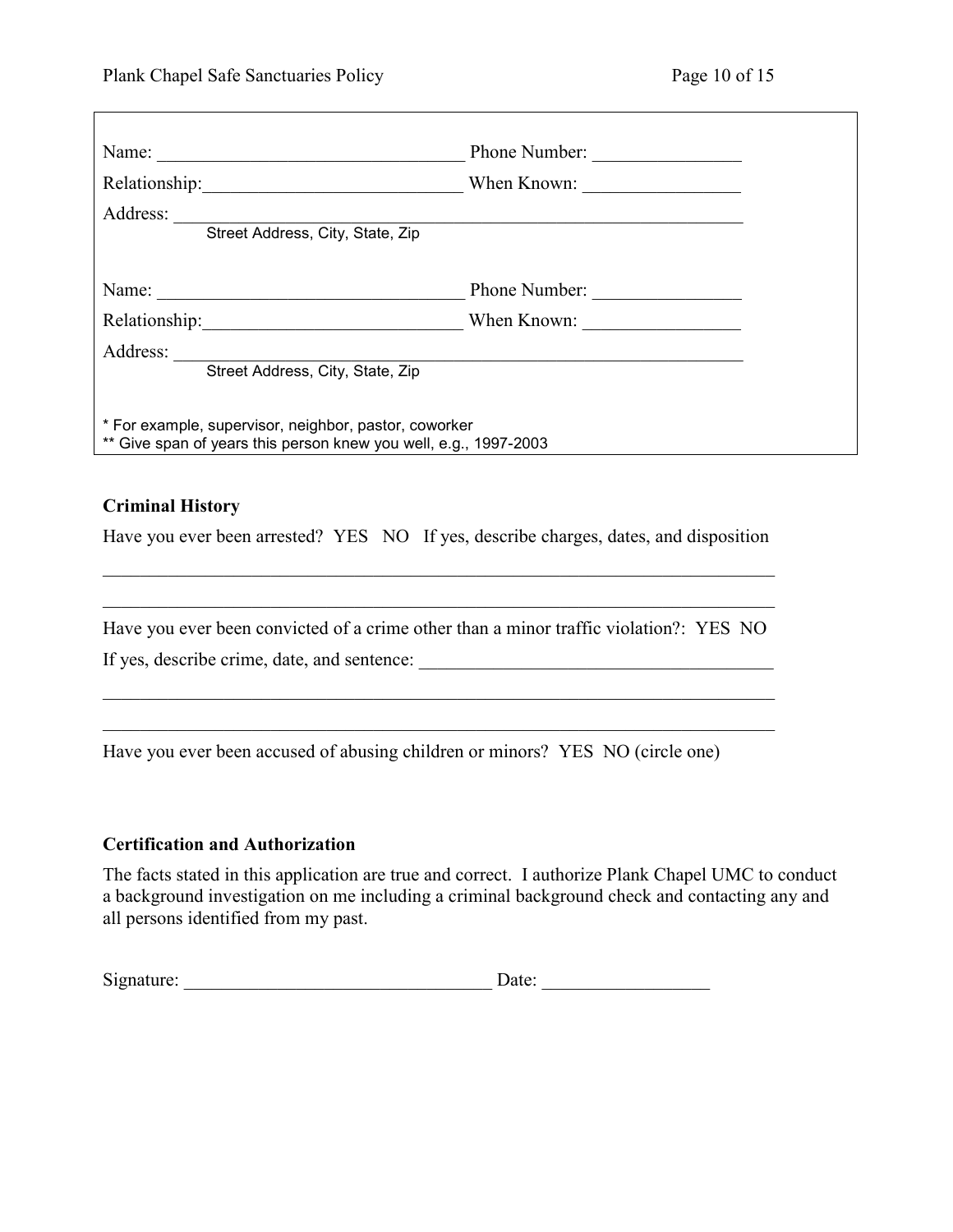# Attachment 2: Sample Parent/Guardian Consent Form

|                           | Return date, time, place                                                                                                             |
|---------------------------|--------------------------------------------------------------------------------------------------------------------------------------|
|                           |                                                                                                                                      |
|                           |                                                                                                                                      |
|                           |                                                                                                                                      |
|                           |                                                                                                                                      |
|                           | Part 2. Participant Information (completed by the parent or guardian)<br>Participant name                                            |
|                           |                                                                                                                                      |
| Primary emergency contact | Name/phone number(s)                                                                                                                 |
|                           |                                                                                                                                      |
|                           | Alternate emergency contact Name/phone number(s)<br>Participant allergies and relevant medical conditions __________________________ |
|                           | Medications and dosages that the participant may need                                                                                |
|                           |                                                                                                                                      |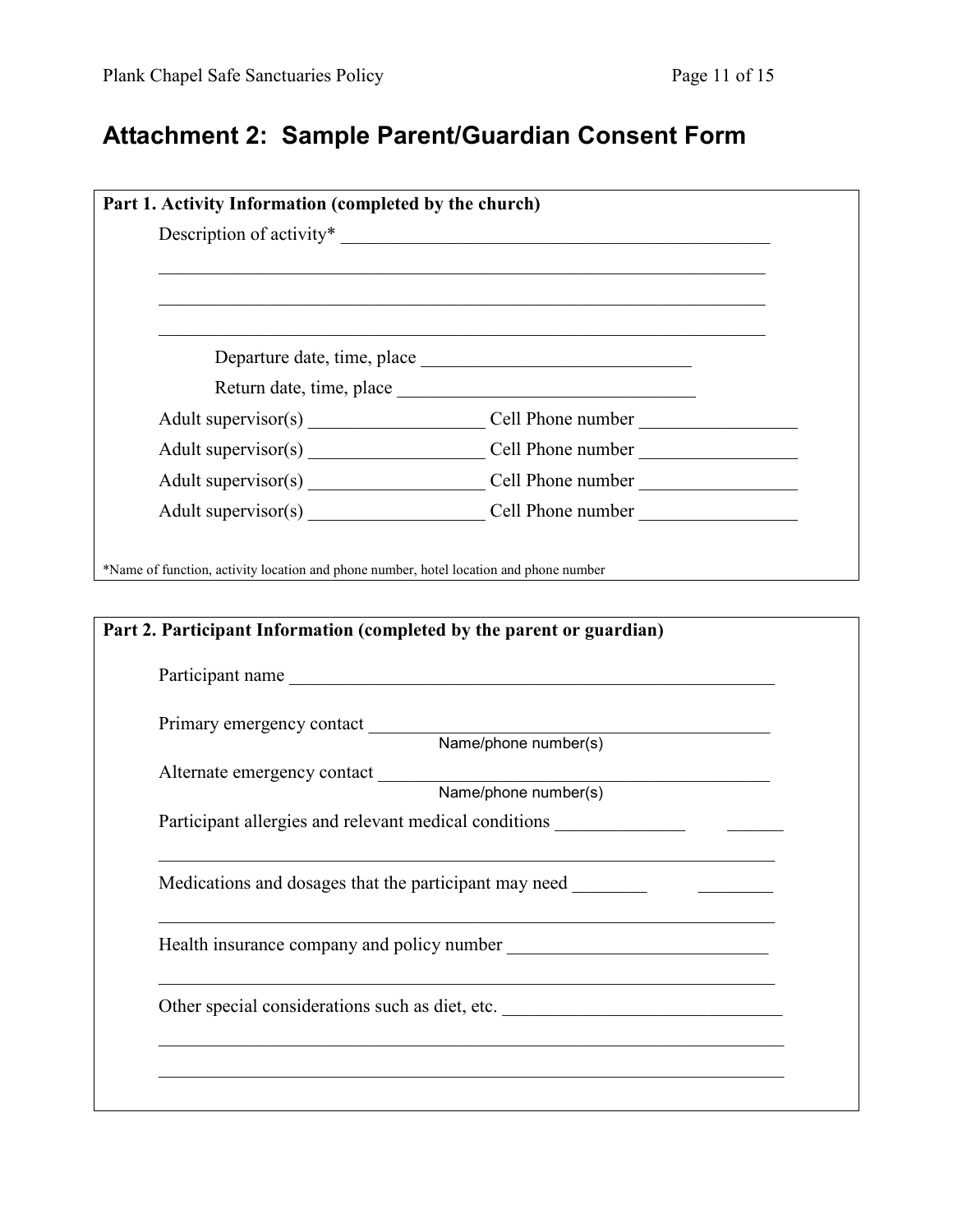#### Part 3. Approval and Certifications (completed by the parent or guardian)

As parent or legal guardian, my child has my permission to participate in the Plank Chapel activity described above.

The Plank Chapel supervisors/chaperones have my permission to seek medical attention for my child if it should be required during this activity. Furthermore, if my child does not have sufficient medical insurance, I accept financial responsibility for his or her treatment.

I understand that a breach of the code of conduct may result in my child being sent home.

Name of parent or guardian (please print)

Parent or guardian signature Date

#### Part 4. Code of Conduct Certification (completed by participant)

\_\_\_\_\_\_\_\_\_\_\_\_\_\_\_\_\_\_\_\_\_\_\_\_\_\_\_\_\_\_ \_\_\_\_\_\_\_\_\_\_\_\_\_

I have received and agree to abide by our code of conduct for this Plank Chapel UMC activity. I understand that any breach of this covenant of conduct may, at the discretion of the Plank Chapel adult supervisor, result in my being sent home!

\_\_\_\_\_\_\_\_\_\_\_\_\_\_\_\_\_\_\_\_\_\_\_\_\_\_\_\_\_\_\_\_\_\_\_ \_\_\_\_\_\_\_\_\_\_\_\_\_

Participant signature Date

Note: This section applicable to youth activities at other locations and overnight youth activities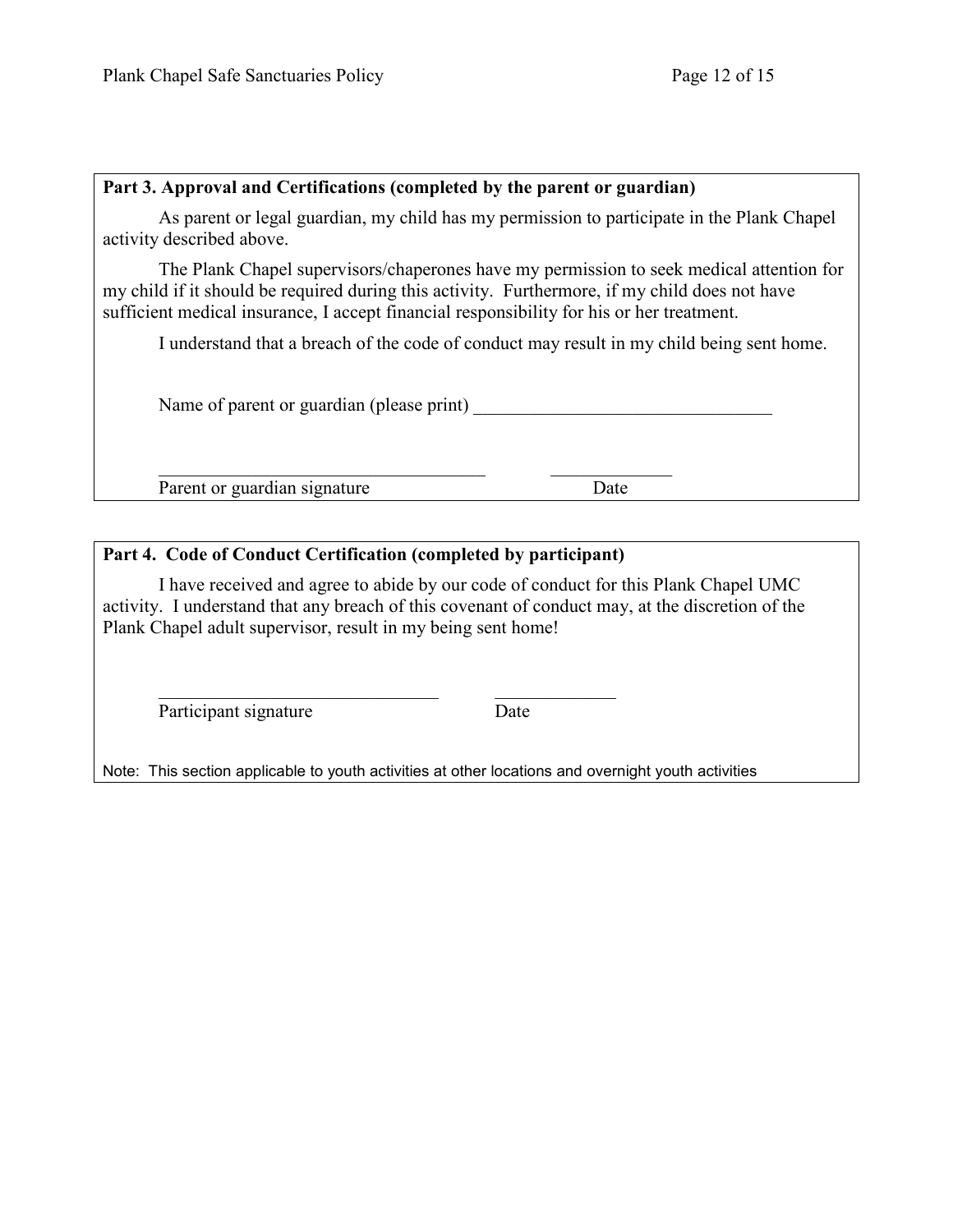# Attachment 3: Sample Youth Code of Conduct

Plank Chapel Youth Code of Conduct for (event)

Throughout this event, I agree to:

- 1. Behave responsibly and with consideration for others.
	- a. Refrain from the use of profanity, vulgar and derogatory language.
	- b. Refrain from smoking and use of alcoholic beverages or drugs.
	- c. Be quiet after the specified time so others can sleep.
	- d. Not leave the sleeping quarters after the specified time.
- 2. Respect the property and privacy of others.
	- a. Leave all facilities in good condition and pay to repair or replace any property damage.
	- b. Not enter the living quarters of the opposite sex.
- 3. Participate fully in the event.
	- a. Observe by the indicated arrival times and places for the event.
	- b. Remain at the event site with my vehicle parked until the end of the event unless I have written permission from my parent/guardian and approval from the Plank Chapel adult supervisor for this event.
	- c. Participate in the full program and attend all scheduled activities.
	- d. Refrain from the use of cell phones, or any electronic devices during programs and scheduled activities.
- 4. Wear modest clothing appropriate for a Christian youth function.
	- a. Boys: Shoes, shirt, shorts or pants. Clothing will completely cover underwear and skin of belly and buttocks at all times.
	- b. Girls: Shoes, top with modest neckline, slacks, modest shorts or skirt with modest hemline. Clothing will completely cover underwear and skin of upper thigh, belly, and buttocks at all times.

I understand that any breach of this code of conduct may, at the discretion of the Plank Chapel adult supervisor for this event, result in my being sent home!

#### I make this covenant of conduct.

**Participant Signature**